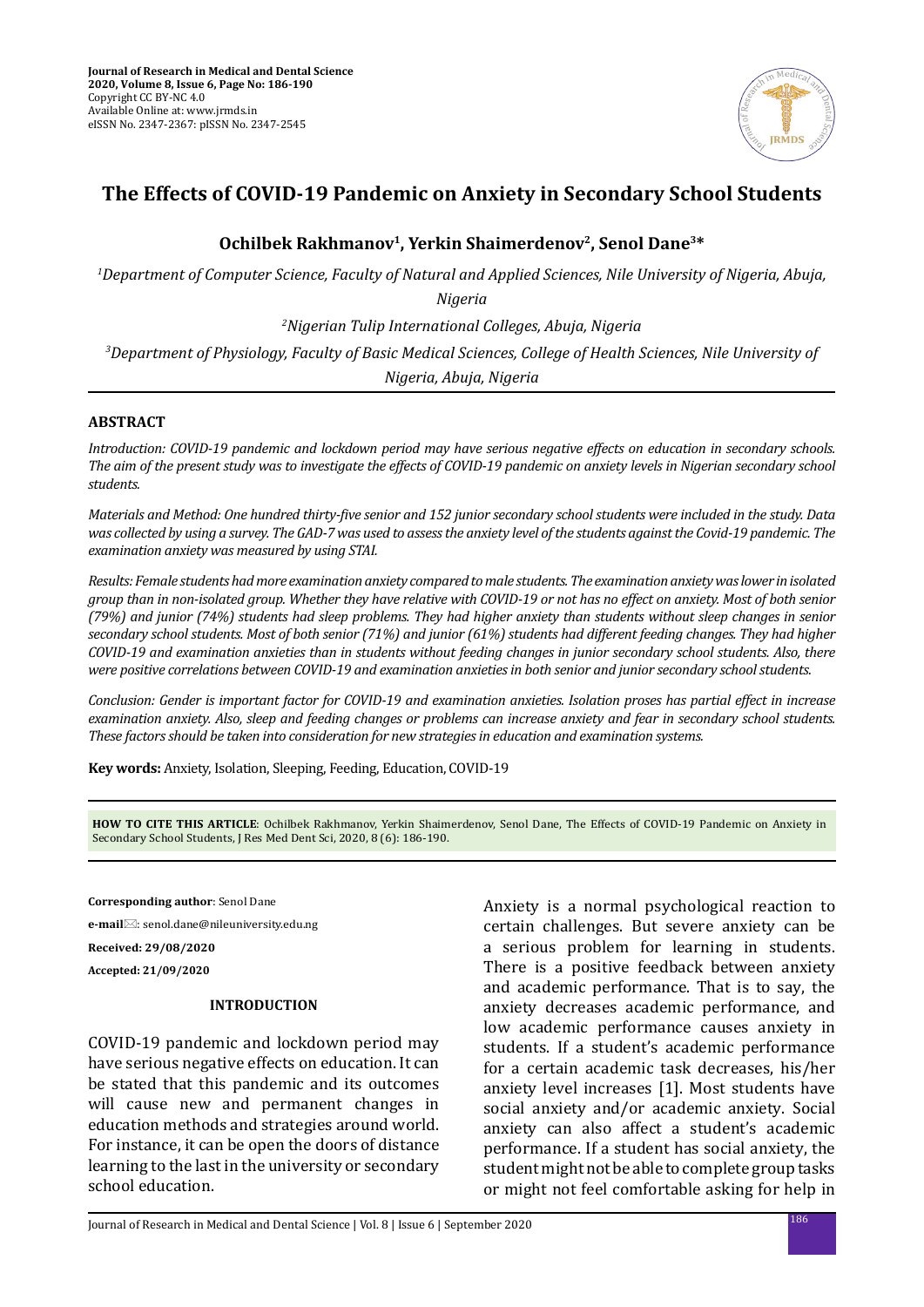class. Social anxiety can go along with or even lead to academic anxiety. Therefore, increased self-regulation ability in students can reduce anxiety and increase academic performance [2].

In previous studies, it has been found that the anxiety scores [3] were increased in especially non-medicine university students and depression scores [4] were higher in especially non-academic university staff during the COVID-19 lockdown period. It can be stated that there is an invert relationship between knowledge and anxiety and/or depression. They [3,4] suggested that the knowledge levels related to COVID-19 should be increased and the anxiety levels should be decreased to overcome this disease via online systems.

Pandemics of infectious disease, such as COVID-19, are associated with psychological and mental problems [5]. In a previous study, it has been reported that having relatives infected with COVID-19, its economic effects, and effects on daily life, as well as delays in academic activities, increases anxiety levels in college students [6]. Also, in a previous COVID 19 study of Nigerian university students, 24% of the university students were experiencing severe anxiety, 22% moderate anxiety, and 30% mild anxiety [3].

Furthermore, some changes in food consumption preferences and their causes due to COVID-19 pandemic were reported in a recent study. Before the outbreak, the first and second preferences for food consumption were meat and bakery foods, but after the outbreak, the first and second preferences were fruits and vegetables. Before the outbreak, the first and second causes for preference were cost and health, but after the outbreak, the first and second causes for preferences were quality and medical concerns [7]. Also, in a second study, there was a significant decrease in family incomes and a significant increase in family expenditures during COVID-19 pandemic outbreak. Although there were substantial increases in nutrition, cleaning, communication, water-electric-gas expenses, there were outstanding decreases in cultural and transportation expenses [8].

The aim of the present study was to investigate the effects of COVID-19 pandemic on COVID-19 and examination anxieties in Nigerian senior and junior secondary school students.

# **MATERIALS AND METHOD**

### **Participants**

Subjects were students of Nigerian Tulip International College. One hundred thirty-five students from senior secondary school and 152 students from junior secondary school volunteered to participate. Data was collected by using a survey.

In Nigeria, secondary schools have two parts: junior and senior secondary schools [9]. Both consist of 3 years of education, making it totally 6 years. To be able to graduate from junior secondary school and proceed with senior one, students must pass a Basic Education Certificate Examination organized by National Examination Council [10]. In the same manner, to graduate from secondary school completely senior secondary school students must write Senior Secondary Certificate Examination organized by National Examination Council and West African Senior Secondary Certificate Examination organized by West African Examination Council [11]. These examinations are conducted at the end of each junior and senior levels.

The experimental protocol was by following international ethical standards. The study was performed per under the Helsinki Declaration (1975, revised in 1996-2013) [12]. It was a descriptive cross-sectional study. The aims and objectives of the study were explicitly explained to the participants before the commencement of the study. All participants voluntarily gave written informed consent to participate in the study.

The survey consisted of 5 different part. The survey paper was given to students and 20 minutes time was given to them to fill it. The survey was administered to students during free time after exam preparation classes. The survey was conducted after 1 week of students' resumption for the external exams.

Part 1. Demographic and pandemic behavior info. In this part the demographic information (class, gender, CGPA class) was asked alongside with information about behavior during pandemic. Students were asked if their family continued isolation after lockdown relief and if they have any close relative who was diagnosed with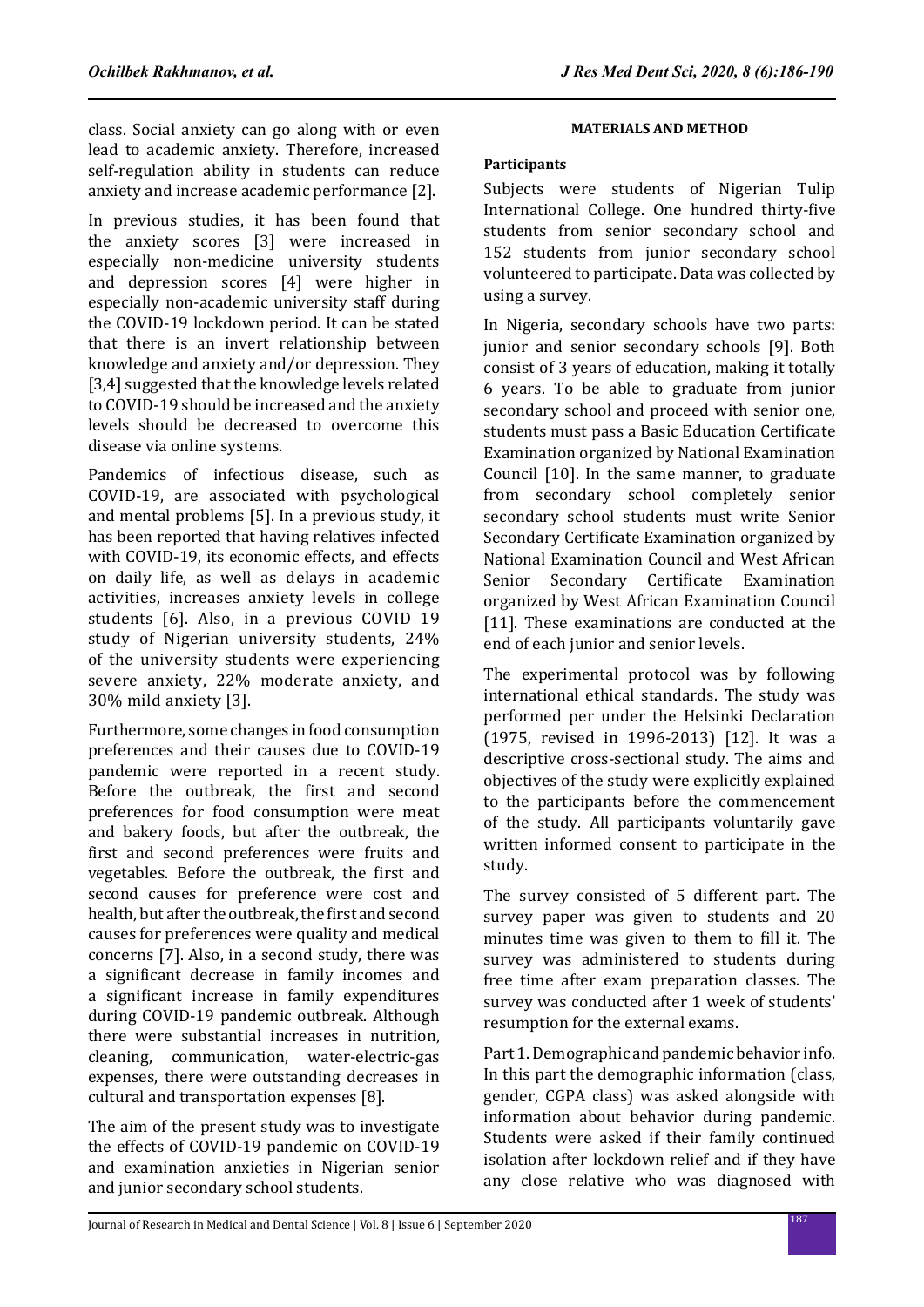Covid-19 disease. Also, they were asked their sleeping and feeding changes during pandemic lockdown.

Part 2. COVID-19 anxiety level. The GAD-7 (Generalized Anxiety Disorder 7 item) [13] was adopted to check the anxiety level of the students against the Covid-19 pandemic. The questionnaire consists of 7 question with options: not at all (0 point), only sometimes (1 point), frequently (2 points) and almost all time (3 points). So, the anxiety level increases with each point.

Part 3. Examination anxiety. In this section of the survey the examination anxiety of the students was measured by using STAI (State Trait Anxiety Inventory) test [14]. Originally, the test consists of 20 questions, but it was revised and shortened to 6 items (STAI-Short) [15]. The questionnaire consists of 6 questions with options: not at all (0 point), somewhat (1 point), moderately so (2 points) and very much so (3 points). In general, the STAI was adopted to measure the exam anxiety level of the students.

Cronbach's alphas for the subsections GAD-7 ( $\alpha$ =0.803) and STAI-Short ( $\alpha$ =0.794) were calculated and all found to have good internal consistency.

# **Statistical analyses**

Measured values are given as a mean +/ standard deviation (Std.dev.). Statistical analysis was performed using the software SPSS for Windows, version 26. The Student's (unpaired) t test and Pearson correlation analysis were used.

# **RESULTS**

There was gender related statistically significant differences in examination anxiety in both senior ( $t=4.001$ ,  $p=0.00$ ) (Table 1) and junior ( $t=2.896$ , p=0.00) (Table 2) secondary school students. Female students had more examination anxiety levels compared to male students in both levels. COVID 19 anxiety had higher in female students than in male ones in senior secondary school ( $t=4.621$ ,  $p=0.00$ ), but there was no significant difference in junior level  $(t=1.591, p=0.114)$ .

Some families have continued to isolate themselves after lockdown relief ("Yes" group) and some not ("No" group). Isolation had no statistically significant effects on COVID-19 anxiety in both senior (Table 1) and junior (Table 2) secondary school students and on examination anxiety in senior ones. But the examination anxiety was statistically significant lower in isolated group than in non-isolated group (t=2.382, p=0.021).

Some families had relative or familiar people with COVID-19 in their area during pandemic and lockdown ("Yes" group) and others not ("No" group). Whether they have relative or familiar people with COVID-19 or not has no statistically significant effect on both COVID-19 and examination anxieties in both senior and junior secondary school students (Tables 1 and 2).

The pandemic period changed sleeping durations and times in some students ("Yes" group) and not in others ("No" group). Students with sleep changes had statistically significant higher COVI-19 (t=3.067, p=0.003) and examination (t=2.268, p=0.025) anxieties than in students without sleep changes in senior secondary school students, but there were no statistically significant effects in junior ones (Tables 1 and 2).

The pandemic period changed feeding habits and times in some students ("Yes" group) and not in others ("No" group). Students having feeding changes had statistically significant higher COVI-19 ( $t=2.166$ ,  $p=0.032$ ) and examination (t=3.038, p=0.003) anxieties than in students without feeding changes in junior secondary school students, but there were no statistically significant effects in senior ones (Tables 1 and 2).

There were positive Pearson correlations between COVID-19 and examination anxieties in both senior ( $r=0.191$ ,  $p=0.027$ ) and junior  $(r=0.391, p=0.00)$  secondary school students. There were level (junior-senior)-related differences in the correlations between COVID-19 and examination anxieties. There were no correlations between these two anxiety types in both male and female senior students. But there were statistically significant positive Pearson correlations between COVID-19 and examination anxieties in male (r=0.268, p=0.018) and female (r=443, p=0.00) junior students.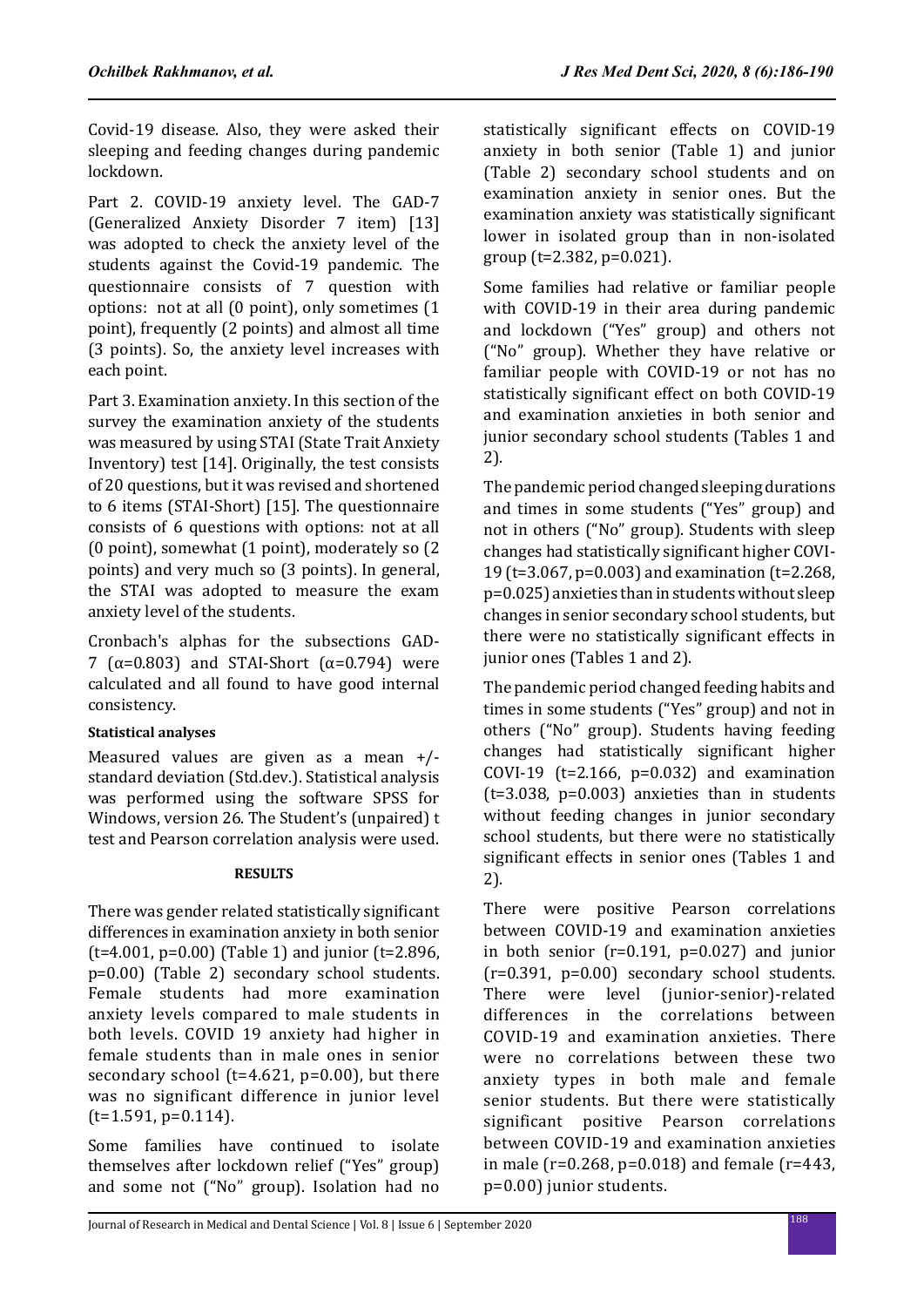**Table 1: COVID-19 and examination anxieties in senior secondary school students by various factors such as gender, isolation status, infection in relatives or familiar people, sleeping and feeding changes.**

| <b>Factors</b> | Groups        | COVID-19 anxiety  | t and p values | <b>Examination anxiety</b> | t and p values |
|----------------|---------------|-------------------|----------------|----------------------------|----------------|
| Gender         | Male $(N=74)$ | $3.608 \pm 3.629$ | $t = 4.621$    | $7.568 \pm 4.336$          | $t = 4.001$    |
|                | Female (N=61) | $6.902 \pm 4.65$  | $p=0.00$       | $10.59 \pm 4.402$          | $p=0.00$       |
| Isolation      | Yes (N=103)   | $5.194 \pm 4.625$ | $t = 0.46$     | $8.942 \pm 4.44$           | $t = 0.038$    |
|                | $No (N=32)$   | $4.781 \pm 3.748$ | $p=0.646$      | $8.906 \pm 5.17$           | $p=0.97$       |
| Infection      | Yes $(N=33)$  | $5.697 \pm 4.579$ | $t = 0.897$    | $8.879 \pm 4.682$          | t=0.078        |
|                | No (N=102)    | $4.902 \pm 4.377$ | $p=0.371$      | $8.951 \pm 4.602$          | $p=0.938$      |
| $Sleepi\Omega$ | Yes (N=106)   | $5.689 \pm 4.572$ | $t = 3.067$    | $9.396 \pm 4.478$          | $t = 2.268$    |
|                | $No (N=29)$   | $2.931 \pm 3.011$ | $p=0.003$      | $7.241 \pm 4.741$          | $p=0.025$      |
| Feeding        | Yes (N=96)    | $5.427 \pm 4.636$ | $t = 1.368$    | $9.239 \pm 4.676$          | $t = 1.215$    |
|                | $No (N=39)$   | $4.282 \pm 3.783$ | $p=0.174$      | $8.179 \pm 4.388$          | $p=0.025$      |

**Table 2: COVID-19 and examination anxieties in junior secondary school students by various factors such as gender, isolation status, infection in relatives or familiar people, sleeping and feeding changes.**

| <b>Factors</b>   | Groups        | COVID-19 anxiety  | t and p values | <b>Examination anxiety</b> | t and p values |
|------------------|---------------|-------------------|----------------|----------------------------|----------------|
| Gender           | Male (N=77)   | $4.156 \pm 3.368$ | $t = 1.591$    | $6.403 \pm 3.746$          | t=2.896        |
|                  | Female (N=75) | $5.12 \pm 4.077$  | $p=0.114$      | $8.453 \pm 4.919$          | $p=0.004$      |
| <b>IsolatiOn</b> | Yes (N=108)   | $4.732 \pm 3.579$ | $t = 0.513$    | $6.989 \pm 4.013$          | $t = 2.382$    |
|                  | $No (N=44)$   | $4.386 \pm 4.183$ | $p=0.609$      | $8.596 \pm 5.083$          | $p=0.021$      |
| Infection        | Yes $(N=27)$  | $4.815 \pm 3.223$ | $t=0.279$      | $8.259 \pm 4.528$          | $t = 1.084$    |
|                  | No (N=125)    | $4.592 \pm 3.869$ | p=0.781        | $7.232 \pm 4.454$          | $p=0.280$      |
| Sleeping         | Yes $(N=112)$ | $4.848 \pm 3.999$ | $t = 1.192$    | $7.669 \pm 4.667$          | $t = 1.179$    |
|                  | $No (N=40)$   | $4.025 \pm 2.922$ | $p=0.235$      | $6.7 \pm 3.824$            | $p=0.24$       |
| Feeding          | Yes (N=93)    | $5.151 \pm 3.842$ | $t = 2.166$    | $8.269 \pm 4.805$          | $t = 3.038$    |
|                  | No (N=59)     | $3.814 \pm 3.486$ | $p=0.032$      | $6.068 \pm 3.518$          | $p=0.003$      |

### **DISCUSSION**

COVID-19 pandemic and lockdown results in psychological stress problems such as fear, anxiety, and depression. Fear and anxiety related to worldwide viral pandemic can result in powerful emotions in students. The strict or hard lockdown strategies and public health precautions, such as social distancing, can cause desolation and loneliness and psychological stress, anxiety, and depression.

The risk of COVID-19 can cause different psychological problems [16, 17]. The new investigations have showed that the perception of risk has important results with health conditions, distress, and life satisfaction [18], sleep disturbances, anxiety, and stress [19], worry and disruption of daily life [20].

In the present study, female students had more examination anxiety compared to male students in both levels and COVID 19 anxiety in senior secondary school. This gender difference supports the previous studies in which depression [21,22] and alexithymia [23] scores were high in women compared to men.

Isolation had no effects on COVID-19 anxiety in both senior and junior secondary school students and on examination anxiety in senior ones. But the examination anxiety was lower in isolated group than in non-isolated group. It can be stated that isolation has partial effect on anxiety. Whether they have relative or familiar people with COVID-19 or not has no effect on both COVID-19 and examination anxieties in both senior and junior secondary school students.

In the present study, most of both senior (79%) and junior (74%) secondary school students had different sleep changes or problems. Students with sleep changes had higher COVI-19 and examination anxieties than in students without sleep changes in senior secondary school students, but there were no effects in junior ones. These results are consistent with the previous studies [19].

In the present study, most of both senior (71%) and junior (61%) secondary school students had different feeding changes or problems. Students having feeding changes had higher COVID-19 and examination anxieties than in students without feeding changes in junior secondary school students, but there were no effects in senior ones. It can be stated that feeding changes in especially junior students increases the anxiety.

Also, there were positive correlations between COVID-19 and examination anxieties in both